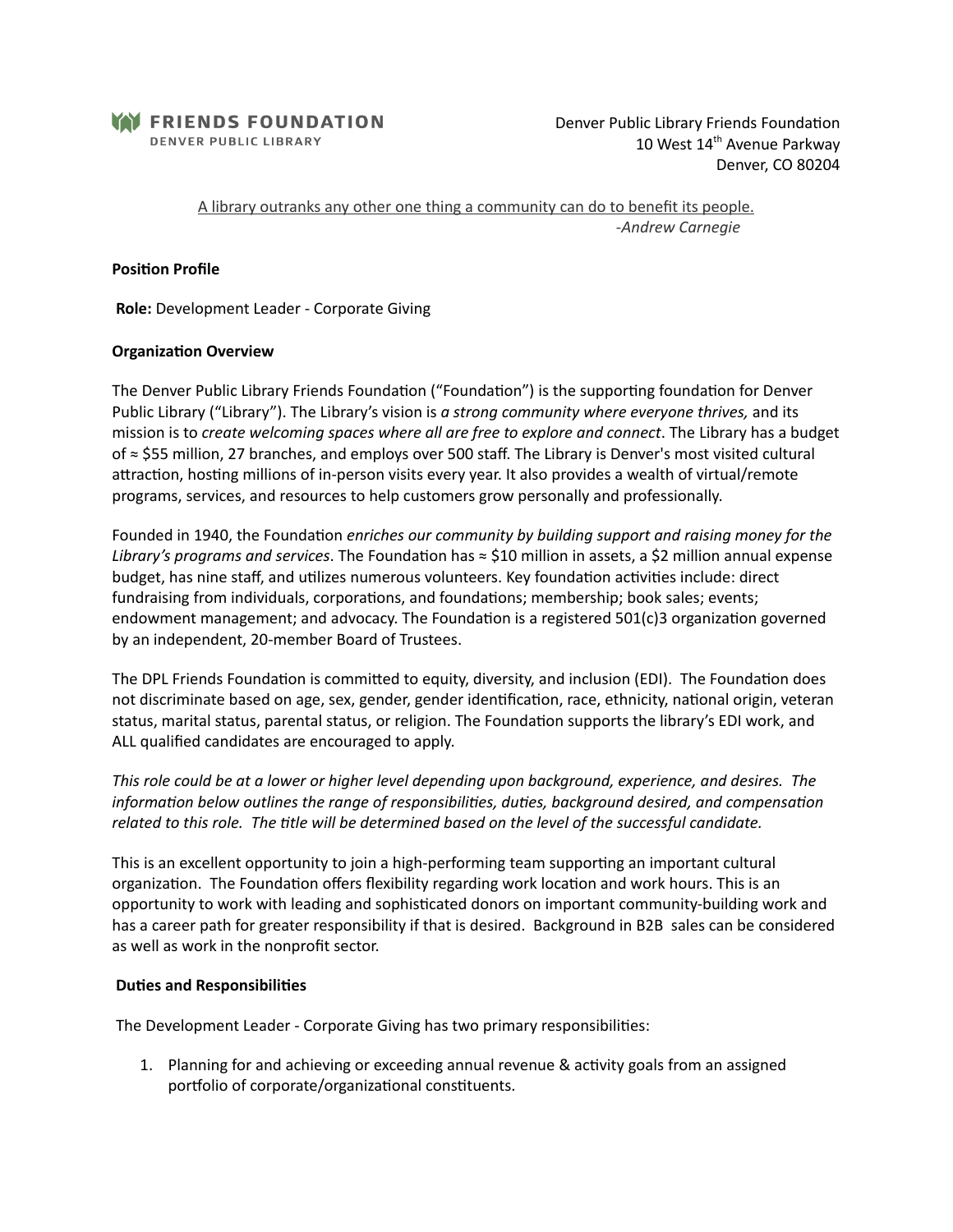2. Working as an individual contributor, team member, and team leader (depending on the project or situation) to help the Foundation achieve short-, medium-, and long-term goals.

*Addional Responsibilies: Depending on background and experience, the Development Leader - Corporate Giving could have broader responsibility for other development funcons, including external foundation relations and events.* 

Responsibilities and duties related to - planning for and achieving or exceeding annual revenue and activity goals - include:

- $\bullet$  Cultivating, soliciting, and stewarding donors/prospects in-portfolio to achieve or exceed annual revenue targets. Essential to this is event sponsorship for the annual gala and program support funding.
- Developing moves management plans for key donors and prospects.
- Writing, calling, and meeting in-person with donors and prospects in-portfolio throughout the identification, discovery, cultivation, ask, and stewardship development cycle.
- Inviting Board and Committee members, library staff, and other Foundation staff to assist with donor interaction throughout the development cycle.
- Offering a range of opportunities to donors and prospects that match their interests in the Library. These opportunities may be restricted or unrestricted funding and include event sponsorships, program sponsorships, annual gifts, multi-year gifts, and/or capital gifts.
- Evaluating and renewing the portfolio on an as-needed basis.
- Documenting activity with donors and prospects in the Foundation's donor database.

Responsibilities and duties related to - working as an individual contributor, team member, and team leader to help the Foundation achieve short-, medium-, and long-term goals - include:

- Assisting in developing and implementing the Foundation's annual operations plan & budget.
- Developing and delivering reports to track progress toward goals.
- Joining other Foundation and Library staff on in-person donor and prospect meetings.
- Staying current on the Library's programs & services, along with the Foundation's practices, in order to accurately represent opportunities to, and build comprehensive relationships with, donors and prospects.
- In conjunction with other staff:
	- o developing and/or assisting in the development of collateral to be offered to donors and prospects;
	- o developing and/or assisting in the development and execution of events; and,
	- o advising on overall development, marketing, event, and other strategies.
- Attending and participating in library and Foundation events to advance the cause of the library and Foundation.
- Representing the Foundation and the Library so that others view the organizations positively.
- Enhancing the team experience so that the overall performance goals of the foundation are achieved.

Responsibilities and duties related to - broader responsibilities for other development functions - may include: